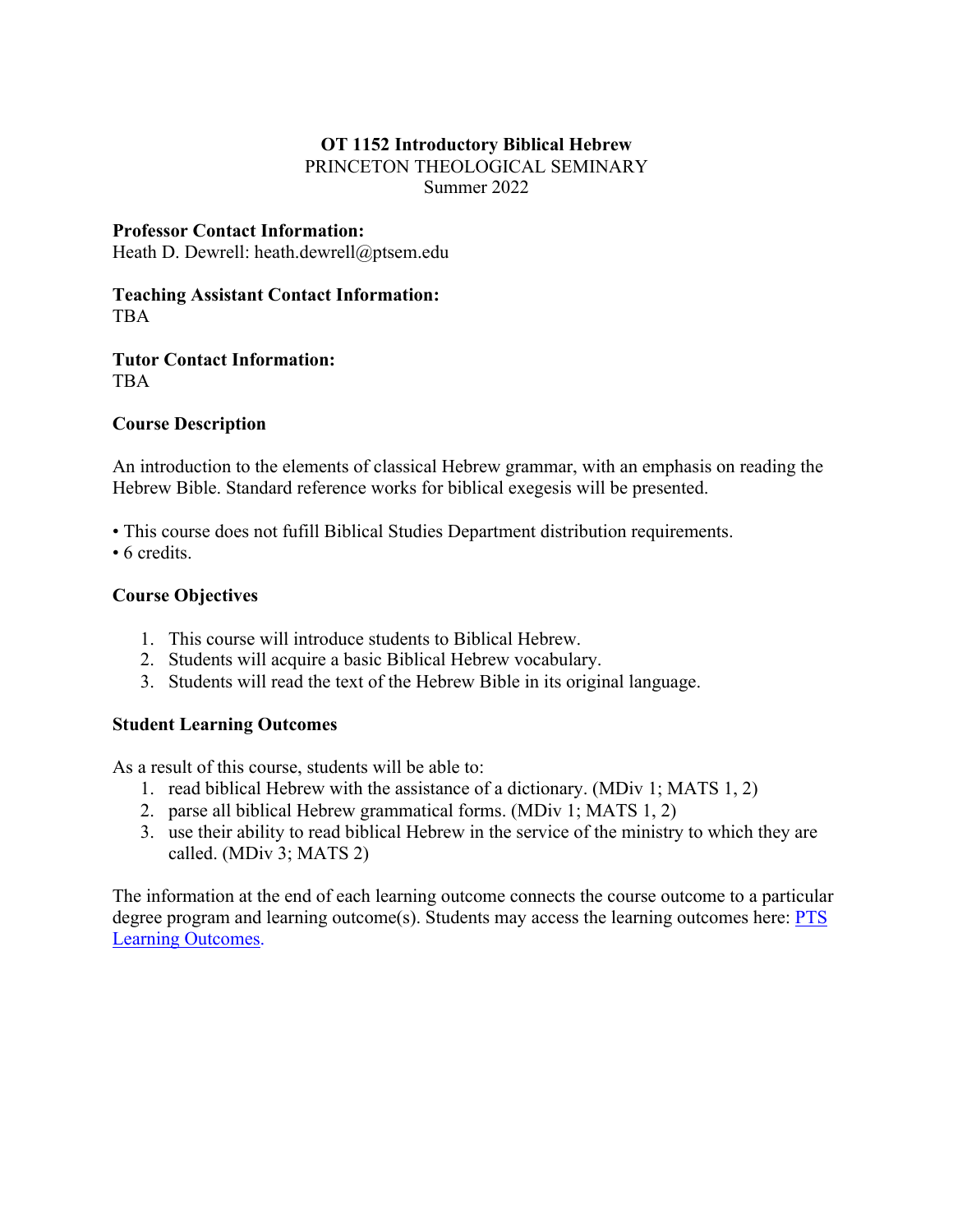### **Course Requirements**

Essential Bibliography including Required Textbooks and other Readings

C. L. Seow, *A Grammar for Biblical Hebrew* (Revised Edition)

*The Brown-Driver-Briggs Hebrew and English Lexicon*

*Biblia Hebraica Stuttgartensia*

### Attendance

According to the *Seminary Handbook* (6.5.2), "It is normally expected that an enrolled student will attend a minimum of eighty percent of class periods. Failure to satisfy this minimum attendance requirement constitutes grounds for failure of the course."

In order to receive credit for homework assignments, students *must be present* at the precept meeting at which the assignment is covered.

### **Calculation of Grade**

| <i><b>Assignments</b></i>  | <b>Percent of Final</b><br><b>Grade</b> |
|----------------------------|-----------------------------------------|
| <b>Weekly Quizzes</b>      | 30%                                     |
| <b>Homework Completion</b> | 30%                                     |
| <b>Final Examination</b>   | 40%                                     |

# **Grading Scale**

Letter

| $A+$      | 98–100    |
|-----------|-----------|
| A         | 94–97     |
| $A -$     | 90–93     |
| $B+$      | $87 - 89$ |
| B         | 84–86     |
| <b>B-</b> | $80 - 83$ |
| $C+$      | $77 - 79$ |
| C         | $74 - 76$ |
|           | $70 - 73$ |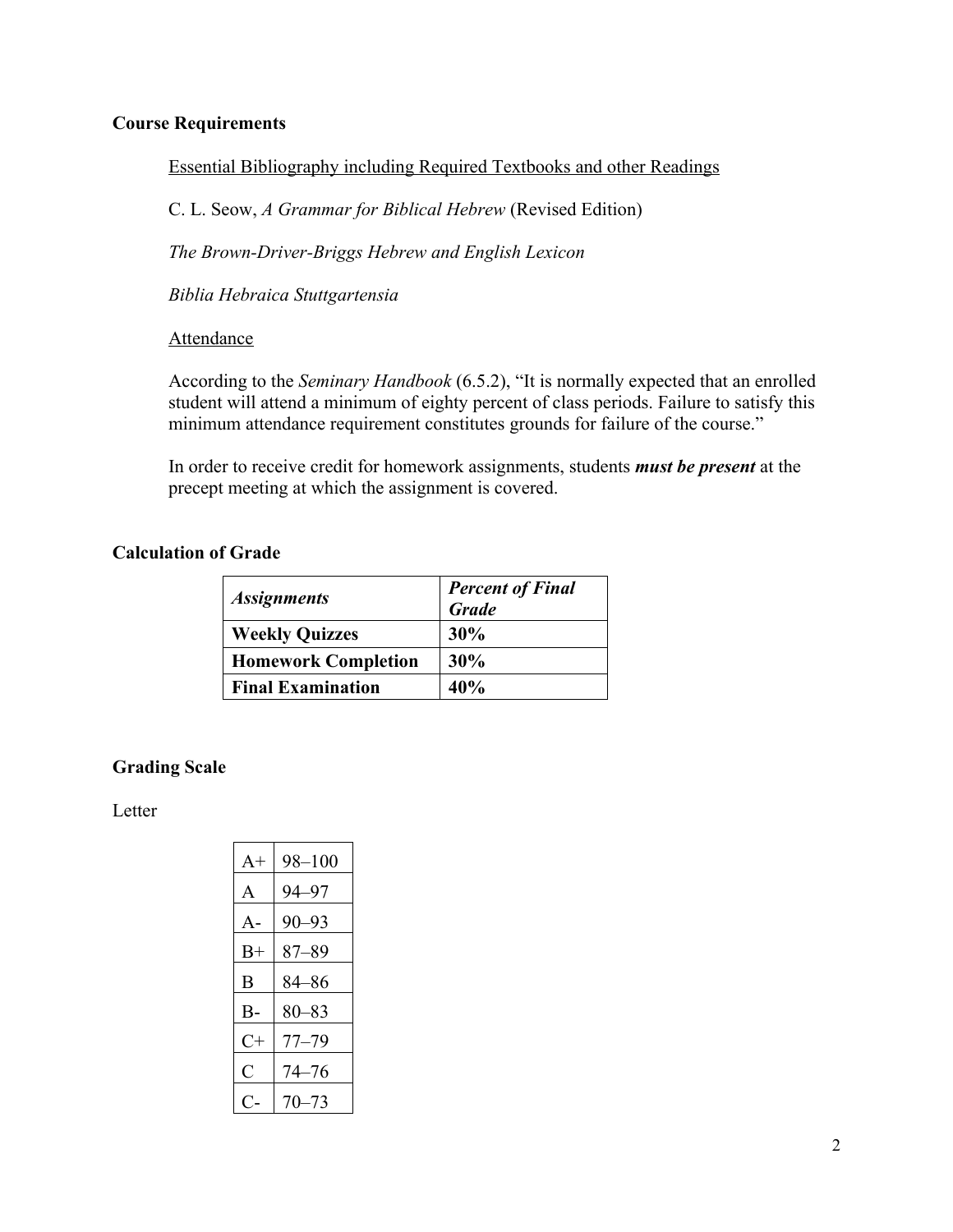| $D+$ | 67–69     |
|------|-----------|
| D    | 64–66     |
|      | $60 - 63$ |
| F    | 0–59      |

P/D/F

| р | $70 - 100$ |
|---|------------|
|   | $60 - 99$  |
| F | -59        |

#### **Course Schedule**

Below you will find a detailed course calendar with due dates for quizzes and assignments. Assignments will include the following:

- 1) Reading portions of Seow's grammar
- 2) Watching video mini-lectures
- 3) Studying flashcard sets on Quizlet and taking practice (ungraded) tests
- 4) Completing exercises contained at the end of each lesson in Seow's grammar
- 5) Taking a (graded) quiz each Tuesday. A study guide for each week's quiz will be posted on Blackboard each Tuesday evening for the quiz due the following Tuesday
- 6) Taking a final examination at the end of the summer

Assignments may be completed at any time that is convenient for each student's schedule, but the exercises contained at the end of each lesson in Seow's grammar *must* be completed before the indicated precept meeting during which they will be discussed and reviewed. These assignments will be graded for *completion* (that is, they must be finished, but no points will be deducted for incorrect answers). Except in extraordinary circumstances and with the express permission of the instructor (i.e., Dr. Dewrell) granting an exception, any absences from precept meetings will result in that day's assignment as being marked incomplete. *Students must be present at their precept meetings in order to receive credit for having done their homework for that day.*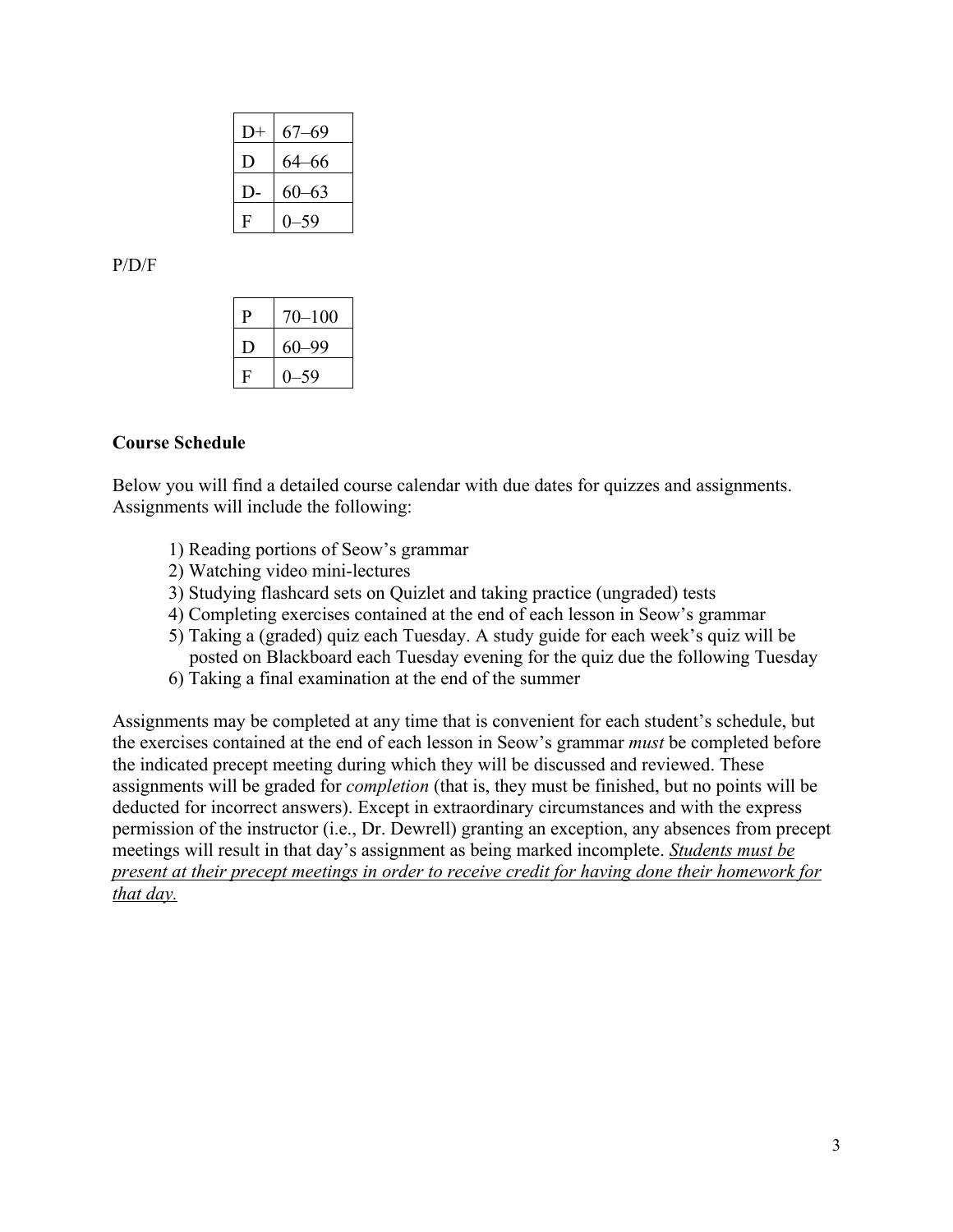# **Detailed Course Calendar**

All assignments are to be completed *before* your precept meeting on the indicated date. All times are Eastern Daylight Time.

### Week 1

Monday, June 27:

*Optional* Introductory Webex meetings with Dr. Dewrell at 10:00am or 7:00pm (There is no need to attend more than one of these meetings.)

*Optional* Introductory meeting with the Office of Digital Learning at 3:00pm

Tuesday, June 28:

1) Read Seow Lesson I

2) Watch the Lesson 1 Mini-Lectures

3) Complete all Exercises for Seow Lesson I

4) Begin Studying the Week 2 Quiz Study Guide

5) Attend Precept Meeting with Seow Lesson I Exercises Completed

Wednesday, June 29:

1) Continue Studying the Week 2 Quiz Study Guide

2) Attend Bonus Meeting(s) with Dr. Dewrell

Thursday, June 30:

1) Read Seow Lesson II

2) Watch the Lesson 2 Mini-Lectures

3) Complete all Exercises for Seow Lesson II

4) Study the Quizlet Sets in the Lesson 2 Folder

5) Continue Studying the Week 2 Quiz Study Guide

6) Attend Precept Meeting with Seow Lesson II Exercises Completed

Friday, July 1:

1) Read Seow Lesson III

2) Watch the Lesson 3 Mini-Lectures

3) Complete all Exercises for Seow Lesson III

4) Study the Quizlet Sets in the Lesson 3 Folder

5) Continue Studying the Week 2 Quiz Study Guide

6) Attend Precept Meeting with Seow Lesson III Exercises Completed

### Week 2

Monday, July 4

Independence Day:No Precept Meetings

Continue studying for the Week 2 Quiz

Tuesday, July 5

1) Read Seow Lesson IV

2) Watch the Lesson 4 Mini-Lectures

3) Complete all Exercises for Seow Lesson IV

4) Study the Quizlet Sets in the Lesson 4 Folder

5) Continue Studying the Week 2 Quiz Study Guide

6) Attend Precept Meeting with Seow Lesson IV Exercises Completed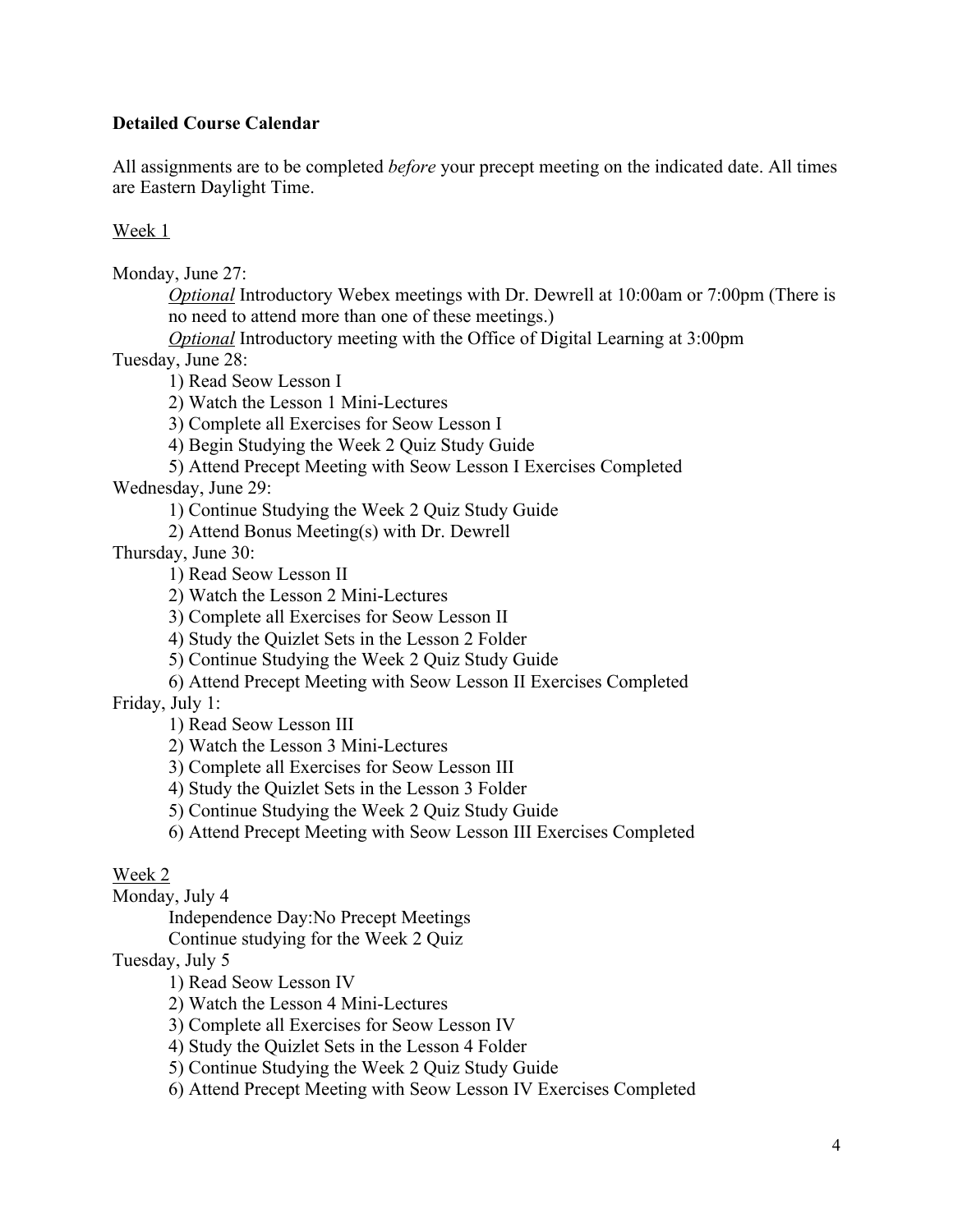7) Before 11:59pm EDT: Take Week 2 Quiz and Submit It to Your Preceptor Wednesday, July 6

1) Begin Studying the Week 3 Quiz Study Guide

2) Attend Bonus Meeting(s) with Dr. Dewrell at either 10:00am, 3:00pm, or 7:00pm Thursday, July 7

1) Read Seow Lesson V

2) Watch the Lesson 5 Mini-Lectures

3) Complete all Exercises for Seow Lesson V

4) Study the Quizlet Sets in the Lesson 5 Folder

5) Continue Studying the Week 3 Quiz Study Guide

6) Attend Precept Meeting with Seow Lesson V Exercises Completed

Friday, July 8

1) Read Seow Lesson VI

2) Watch the Lesson 6 Mini-Lectures

3) Complete all Exercises for Seow Lesson VI

4) Study the Quizlet Sets in the Lesson 6 Folder

5) Continue Studying the Week 3 Quiz Study Guide

6) Attend Precept Meeting with Seow Lesson VI Exercises Completed

Week 3

Monday, July 11

1) Read Seow Lesson VII

2) Watch the Lesson 7 Mini-Lectures

3) Complete all Exercises for Seow Lesson VII

4) Study the Quizlet Sets in the Lesson 7 Folder

5) Continue Studying the Week 3 Quiz Study Guide

6) Attend Precept Meeting with Seow Lesson VII Exercises Completed

Tuesday, July 12

1) Read Seow Lesson VIII

2) Watch the Lesson 8 Mini-Lectures

3) Complete all Exercises for Seow Lesson VIII

4) Study the Quizlet Sets in the Lesson 8 Folder

5) Continue Studying the Week 3 Quiz Study Guide

6) Attend Precept Meeting with Seow Lesson VIII Exercises Completed

7) Before 11:59pm EDT: Take Week 3 Quiz and Submit It to Your Preceptor Wednesday, July 13

1) Begin Studying the Week 4 Quiz Study Guide

2) Attend Bonus Meeting(s) with Dr. Dewrell at either 10:00am, 3:00pm, or 7:00pm Thursday, July 14

1) Read Seow Lesson IX

2) Watch the Lesson 9 Mini-Lectures

3) Complete all Exercises for Seow Lesson IX

4) Study the Quizlet Sets in the Lesson 9 Folder

5) Continue Studying the Week 4 Quiz Study Guide

6) Attend Precept Meeting with Seow Lesson IX Exercises Completed

Friday, July 15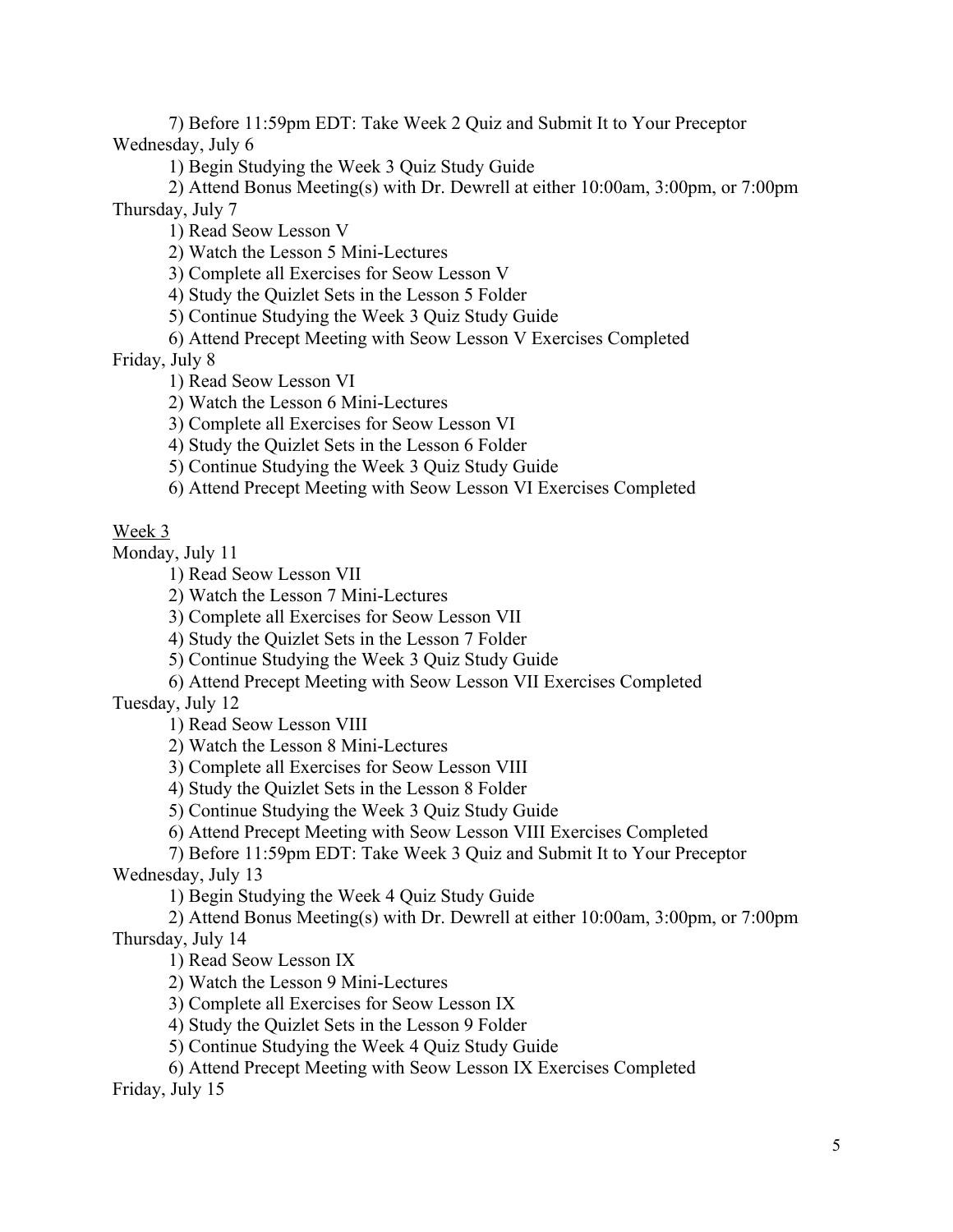1) Read Seow Lesson X

2) Watch the Lesson 10 Mini-Lectures

3) Complete all Exercises for Seow Lesson X

4) Study the Quizlet Sets in the Lesson 10 Folder

5) Continue Studying the Week 4 Quiz Study Guide

6) Attend Precept Meeting with Seow Lesson X Exercises Completed

### Week 4

Monday, July 18

1) Read Seow Lesson XI

2) Watch the Lesson 11 Mini-Lectures

3) Complete all Exercises for Seow Lesson XI

4) Study the Quizlet Sets in the Lesson 11 Folder

5) Continue Studying the Week 4 Quiz Study Guide

6) Attend Precept Meeting with Seow Lesson XI Exercises Completed

Tuesday, July 19

1) Read Seow Lesson XII

2) Watch the Lesson 12 Mini-Lectures

3) Complete all Exercises for Seow Lesson XII

4) Study the Quizlet Sets in the Lesson 12 Folder

5) Continue Studying the Week 4 Quiz Study Guide

6) Attend Precept Meeting with Seow Lesson XII Exercises Completed

7) Before 11:59pm EDT: Take Week 4 Quiz and Submit It to Your Preceptor

Wednesday, July 20

1) Begin Studying the Week 5 Quiz Study Guide

2) Attend Bonus Meeting(s) with Dr. Dewrell at either 10:00am, 3:00pm, or 7:00pm Thursday, July 21

1) Read Seow Lesson XIII

2) Watch the Lesson 13 Mini-Lectures

3) Complete all Exercises for Seow Lesson XIII

4) Study the Quizlet Sets in the Lesson 13 Folder

5) Continue Studying the Week 5 Quiz Study Guide

6) Attend Precept Meeting with Seow Lesson XIII Exercises Completed

Friday, July 22

1) Read Seow Lesson XIV

2) Watch the Lesson 14 Mini-Lectures

3) Complete all Exercises for Seow Lesson XIV

4) Study the Quizlet Sets in the Lesson 14 Folder

5) Continue Studying the Week 5 Quiz Study Guide

6) Attend Precept Meeting with Seow Lesson XIV Exercises Completed

### Week 5

Monday, July 25

1) Read Seow Lesson XV

2) Watch the Lesson 15 Mini-Lectures

3) Complete all Exercises for Seow Lesson XV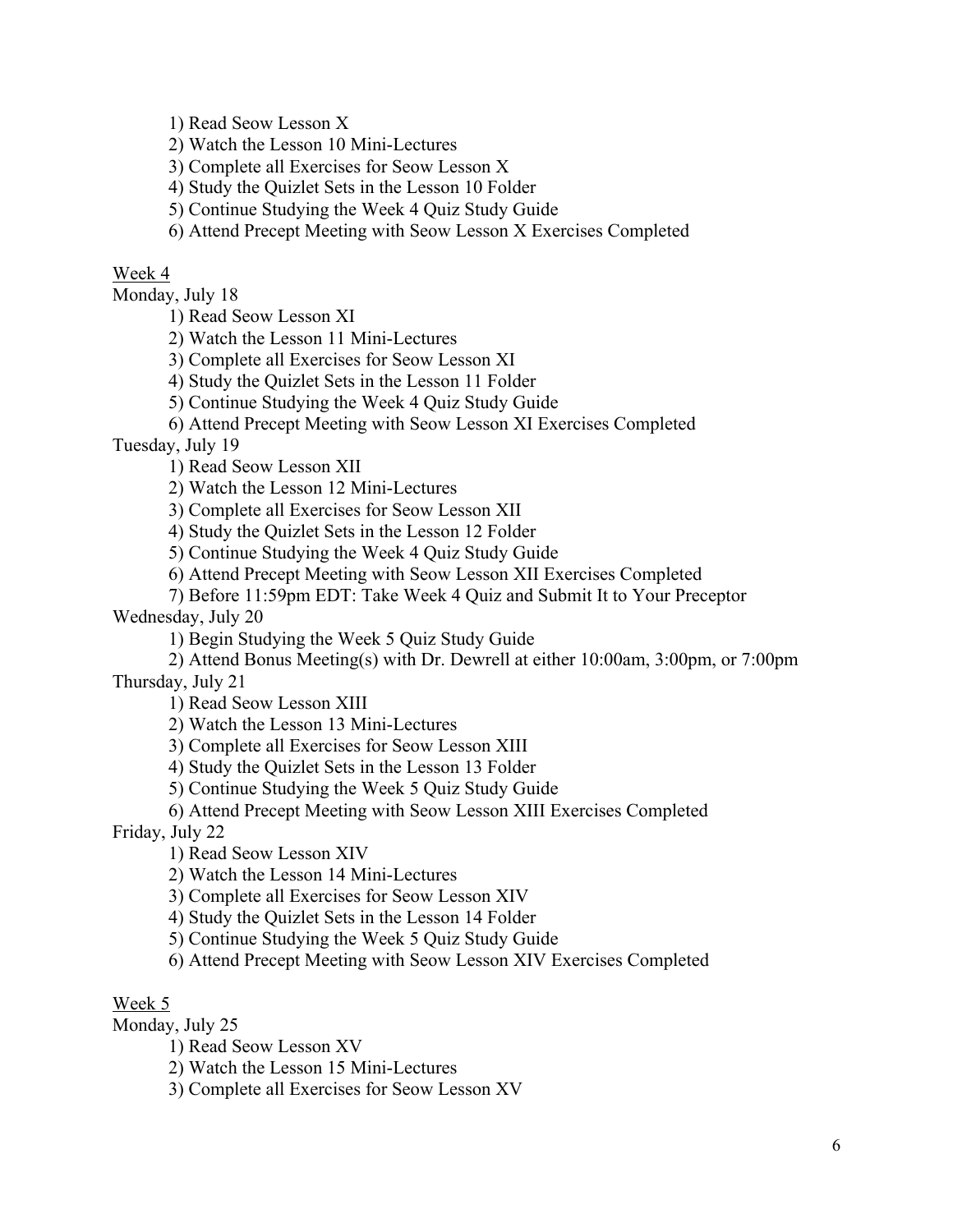4) Study the Quizlet Sets in the Lesson 15 Folder

5) Continue Studying the Week 5 Quiz Study Guide

6) Attend Precept Meeting with Seow Lesson XV Exercises Completed Tuesday, July 26

1) Read Seow Lesson XVI

2) Watch the Lesson 16 Mini-Lectures

3) Complete all Exercises for Seow Lesson XVI

4) Study the Quizlet Sets in the Lesson 16 Folder

5) Continue Studying the Week 5 Quiz Study Guide

6) Attend Precept Meeting with Seow Lesson XII Exercises Completed

7) Before 11:59pm EDT: Take Week 5 Quiz and Submit It to Your Preceptor

Wednesday, July 27

1) Begin Studying the Week 6 Quiz Study Guide

2) Attend Bonus Meeting(s) with Dr. Dewrell at either 10:00am, 3:00pm, or 7:00pm Thursday, July 28

1) Read Seow Lesson XVII

2) Watch the Lesson 17 Mini-Lectures

3) Complete all Exercises for Seow Lesson XVII

4) Study the Quizlet Sets in the Lesson 17 Folder

5) Continue Studying the Week 6 Quiz Study Guide

6) Attend Precept Meeting with Seow Lesson XVII Exercises Completed

Friday, July 29

1) Read Seow Lesson XVIII

2) Watch the Lesson 18 Mini-Lectures

3) Complete all Exercises for Seow Lesson XVIII

4) Study the Quizlet Sets in the Lesson 18 Folder

5) Continue Studying the Week 6 Quiz Study Guide

6) Attend Precept Meeting with Seow Lesson XVIII Exercises Completed

# Week 6

Monday, August 1

1) Read Seow Lesson XIX

2) Watch the Lesson 19 Mini-Lectures

3) Complete all Exercises for Seow Lesson XIX

4) Study the Quizlet Sets in the Lesson 19 Folder

5) Continue Studying the Week 6 Quiz Study Guide

6) Attend Precept Meeting with Seow Lesson XIX Exercises Completed

Tuesday, August 2

1) Read Seow Lesson XX

2) Watch the Lesson 20 Mini-Lectures

3) Complete all Exercises for Seow Lesson XX

4) Study the Quizlet Sets in the Lesson 20 Folder

5) Continue Studying the Week 6 Quiz Study Guide

6) Attend Precept Meeting with Seow Lesson XX Exercises Completed

7) Before 11:59pm EDT: Take Week 6 Quiz and Submit It to Your Preceptor Wednesday, August 3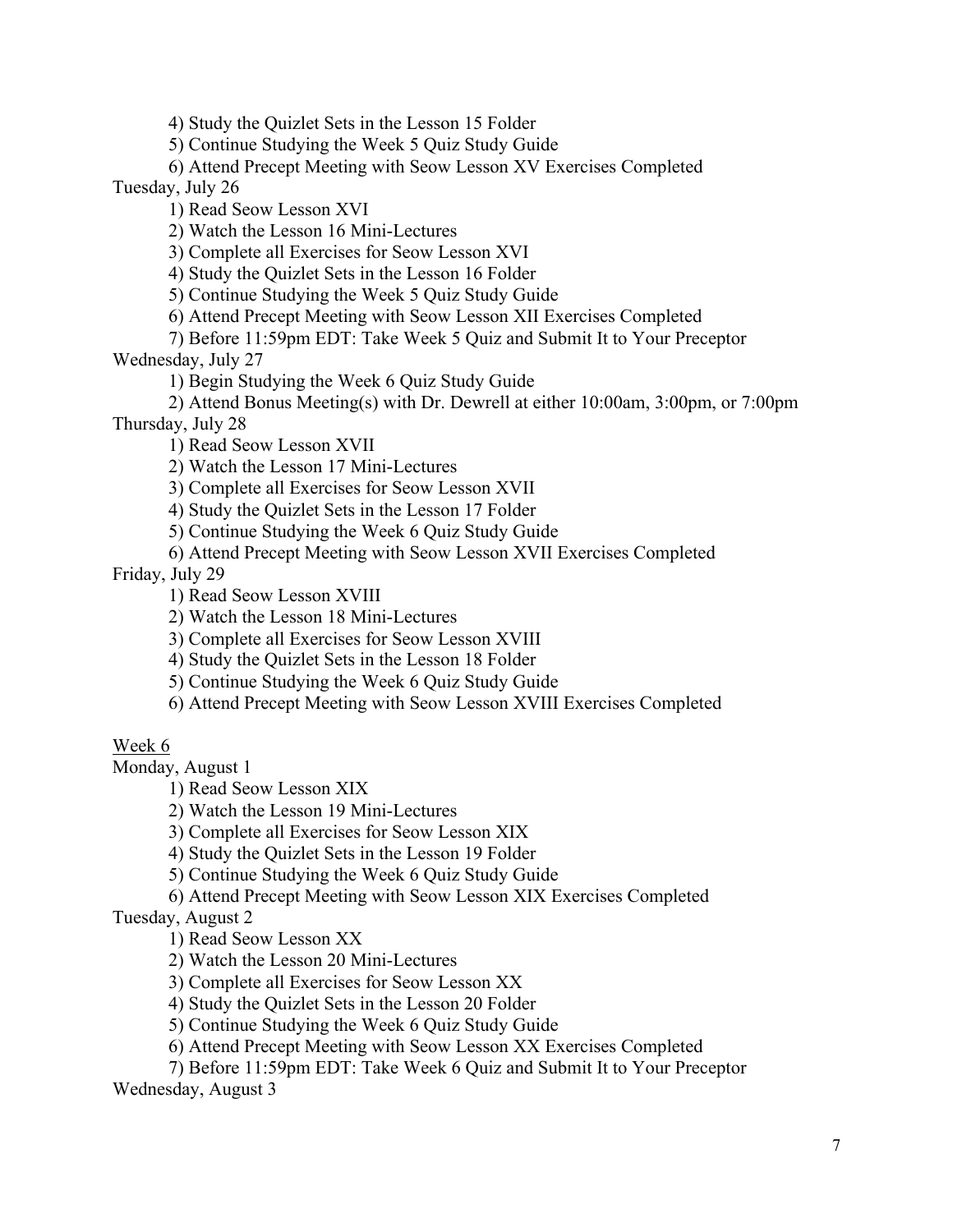1) Begin Studying the Week 7 Quiz Study Guide

2) Attend Bonus Meeting(s) with Dr. Dewrell at either 10:00am, 3:00pm, or 7:00pm Thursday, August 4

1) Read Seow Lesson XXI

2) Watch the Lesson 21 Mini-Lectures

3) Complete all Exercises for Seow Lesson XXI

4) Study the Quizlet Sets in the Lesson 21 Folder

5) Continue Studying the Week 7 Quiz Study Guide

6) Attend Precept Meeting with Seow Lesson XXI Exercises Completed

Friday, August 5

1) Read Seow Lesson XXII

2) Watch the Lesson 22 Mini-Lectures

3) Complete all Exercises for Seow Lesson XXII

4) Study the Quizlet Sets in the Lesson 22 Folder

5) Continue Studying the Week 7 Quiz Study Guide

6) Attend Precept Meeting with Seow Lesson XXII Exercises Completed

# Week 7

Monday, August 8

1) Read Seow Lesson XXIII

2) Watch the Lesson 23 Mini-Lectures

3) Complete all Exercises for Seow Lesson XXIII

4) Study the Quizlet Sets in the Lesson 23 Folder

5) Continue Studying the Week 7 Quiz Study Guide

6) Attend Precept Meeting with Seow Lesson XXIII Exercises Completed

Tuesday, August 9

1) Read Seow Lesson XXIV

2) Watch the Lesson 24 Mini-Lectures

3) Complete all Exercises for Seow Lesson XXIV

4) Study the Quizlet Sets in the Lesson 24 Folder

5) Continue Studying the Week 7 Quiz Study Guide

6) Attend Precept Meeting with Seow Lesson XXIV Exercises Completed

7) Before 11:59pm EDT: Take Week 7 Quiz and Submit It to Your Preceptor

Wednesday, August 10

1) Begin Studying the Week 8 Quiz Study Guide

2) Attend Bonus Meeting(s) with Dr. Dewrell at either 10:00am, 3:00pm, or 7:00pm Thursday, August 11

1) Read Seow Lesson XXV

2) Watch the Lesson 25 Mini-Lectures

3) Complete all Exercises for Seow Lesson XXV

4) Study the Quizlet Sets in the Lesson 25 Folder

5) Continue Studying the Week 8 Quiz Study Guide

6) Attend Precept Meeting with Seow Lesson XXV Exercises Completed

Friday, August 12

1) Read Seow Lesson XXVI

2) Watch the Lesson 26 Mini-Lectures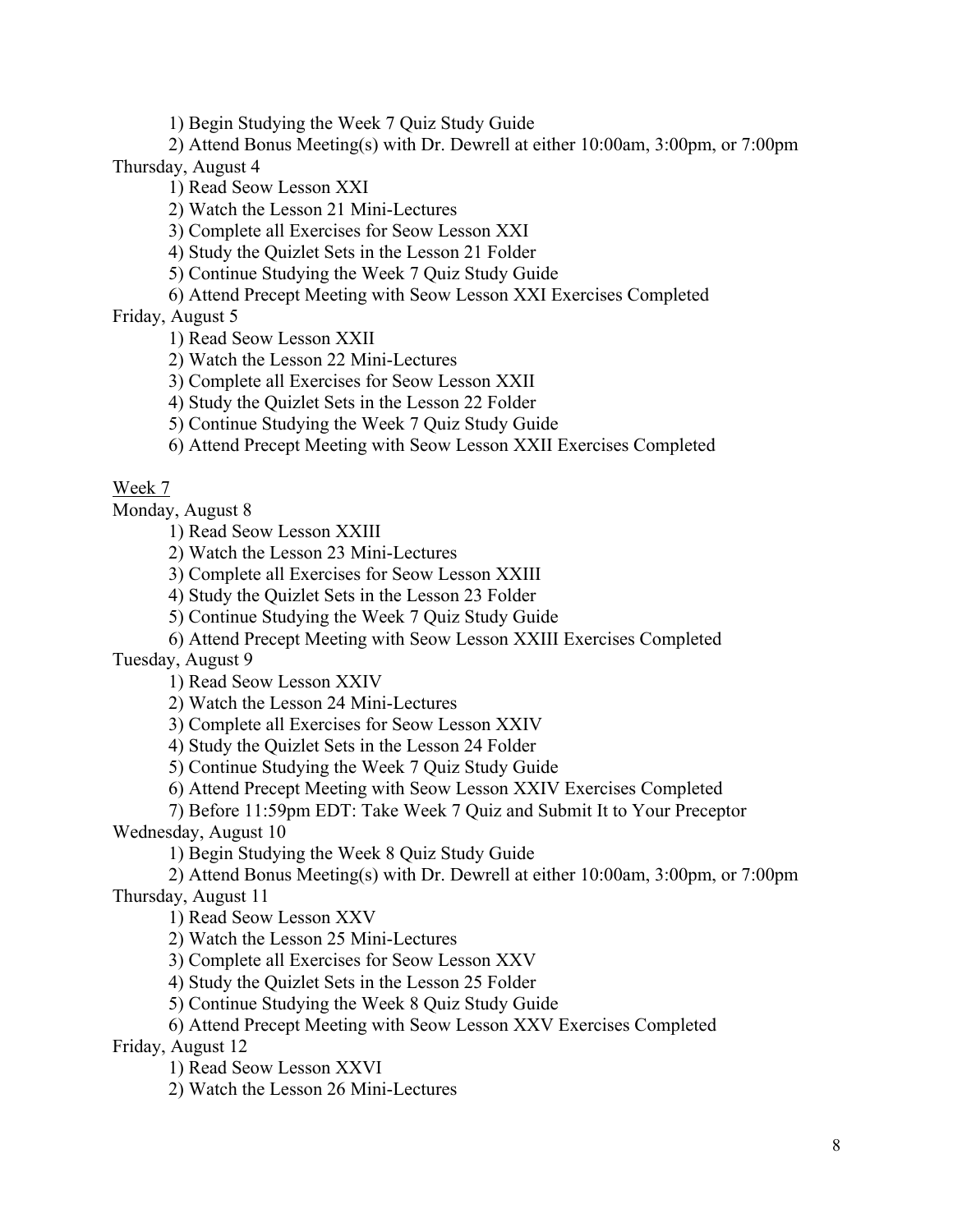3) Complete all Exercises for Seow Lesson XXVI

4) Study the Quizlet Sets in the Lesson 26 Folder

5) Continue Studying the Week 8 Quiz Study Guide

6) Attend Precept Meeting with Seow Lesson XXVI Exercises Completed

# Week 8

Monday, August 15

1) Read Seow Lesson XXVII

2) Watch the Lesson 27 Mini-Lectures

3) Complete all Exercises for Seow Lesson XXVII

4) Study the Quizlet Sets in the Lesson 27 Folder

5) Continue Studying the Week 8 Quiz Study Guide

6) Attend Precept Meeting with Seow Lesson XXVII Exercises Completed

Tuesday, August 16

1) Read Seow Lesson XXVIII

2) Watch the Lesson 28 Mini-Lectures

3) Complete all Exercises for Seow Lesson XXVIII

4) Study the Quizlet Sets in the Lesson 28 Folder

5) Continue Studying the Week 8 Quiz Study Guide

6) Attend Precept Meeting with Seow Lesson XXVIII Exercises Completed

7) Before 11:59pm EDT: Take Week 8 Quiz and Submit It to Your Preceptor

Wednesday, August 17

1) Begin Studying the Final Exam Study Guide

2) Attend Bonus Meeting(s) with Dr. Dewrell at either 10:00am, 3:00pm, or 7:00pm Thursday, August 18

1) Read Seow Lesson XXIX

2) Watch the Lesson 29 Mini-Lectures

3) Complete all Exercises for Seow Lesson XXIX

4) Study the Quizlet Sets in the Lesson 29 Folder

5) Continue Studying the Final Exam Study Guide

6) Attend Precept Meeting with Seow Lesson XXIX Exercises Completed

Friday, August 19

1) Read Seow Lesson XXX

2) Watch the Lesson 30 Mini-Lectures

3) Complete all Exercises for Seow Lesson XXX

4) Study the Quizlet Sets in the Lesson 30 Folder

5) Continue Studying the Final Exam Study Guide

6) Attend Precept Meeting with Seow Lesson XXX Exercises Completed

7) Take Final Exam and Submit It to Dr. Dewrell No Later Than Sunday, August 21 at 11:59pm EDT

# **Disclaimer**

The course syllabus should not be understood as an inflexible contract with the members of the class, but the terms will be honored to the greatest extent possible (*Faculty Manual* 13.3.1).